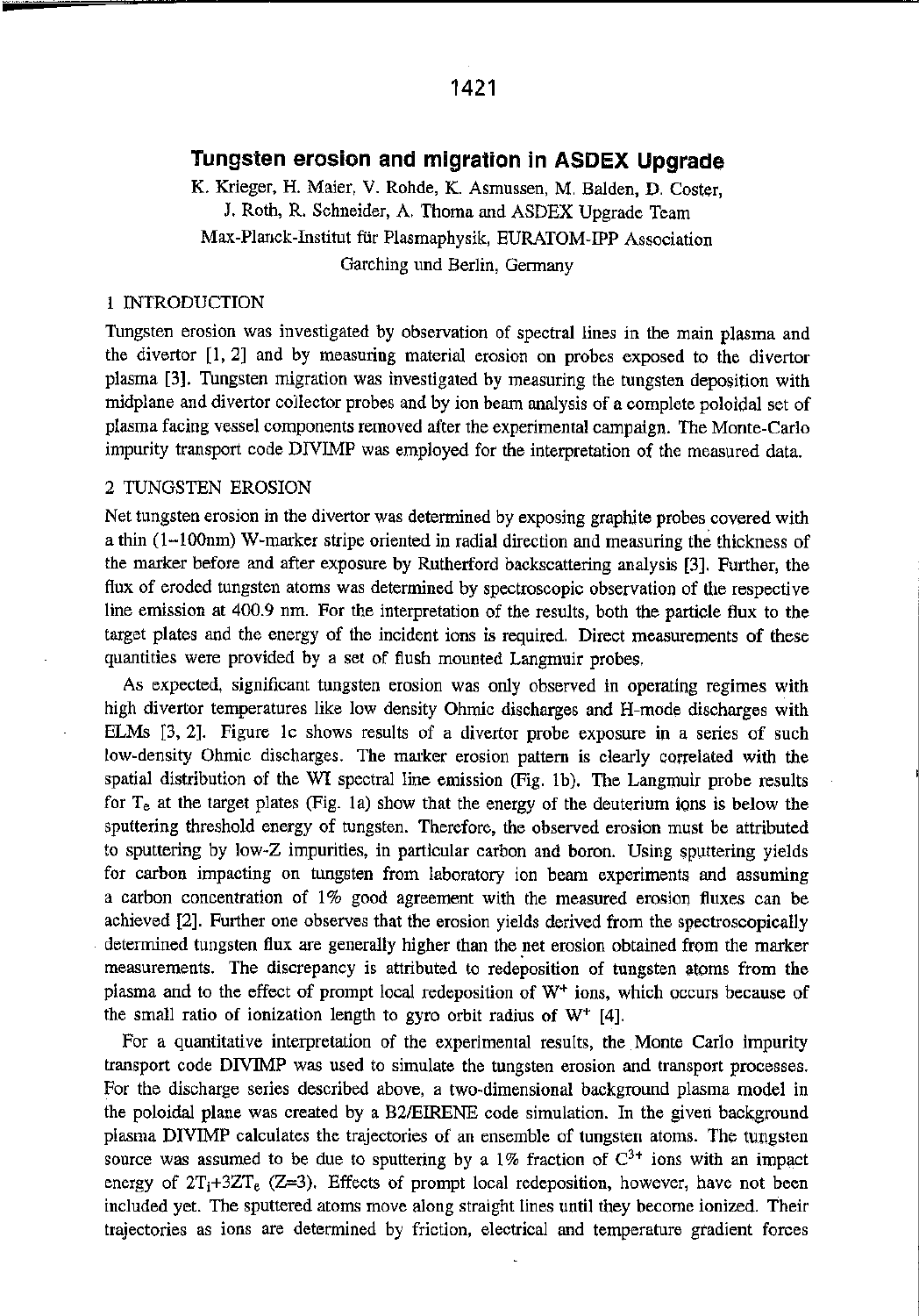along the magnetic field, and by anomalous diffusion across the magnetic field. The code follows the ions until they finally become redeposited again at <sup>a</sup> vessel component. Apart from the spatial distribution of erosion and deposition on plasma facing surfaces, it is also possible to calculate spectral line intensities along given spectrometer Viewing chords.



**Figure 1** a) Ion flux and electron temperature along the outer target plate for a series of low density  $(\bar{n}_{e} = 2.5 \times 10^{19} \text{m}^{-3})$  Ohmic discharges with 18.7s divertor plasma operation. The dots represent Langmuir probe measurements while the lines denote results of the respective BZ/EIRENE plasma model. b) WI spectral line emission above the outer target plate. The dots represent resultsfrom the Boundary Layer Spectrometer and the solid line the result of <sup>a</sup> DIVIMP simulation. c) Radial profile of tungsten marker erosion along the outer target plate surface. The dots denote the measured tungsten marker erosion.

The solid lines in Fig. la represent the electron temperature and the deuterium flux at the outer target plate as calculated in BZIEIRENE. Model and experimental results agree well within the experimental error of the Langmuir probe measurements, The spatial distribution of the WI line emission calculated for the viewing chords of the ASDEX Upgrade boundary layer spectrometer shown in Fig. 1b also agrees very well with the experimental data, whereas the absolute value of the simulation is approximately 3 times larger, which reflects the uncertainties in the ionization and emission rate coefficients of tungsten. Outside the separatrix, the measured net erosion is higher than the calculated net erosion but still below the calculated total erosion. The reason for the discrepancy are graphite tiles adjacent to the target probe which lead to <sup>a</sup> decreased tungsten flux to the probe and correspondingly to <sup>a</sup> higher net erosion.

Inside the strike point position one observes significant erosion in contrast to the code results. This reflects that the probe measurements represent time integrals, while the spectroscopic results and the code simulations represent <sup>a</sup> single time slice in the stationary plasma phase. During plasma startup, the rather hot scrape-off layer sweeps across the target plate in outward direction to it's final stationary position leading to the observed erosion in the area from  $16-19$ cm.

#### 3 TUNGSTEN DIVERTOR RETENTION

 $\overline{1}$ 

For divertor retention, i.e. the capability of <sup>a</sup> divertor configuration to keep impurities from escaping to the upstream scrape-off layer (SOL) region and to the confined plasma, there is no unique definition in literature. In the following we use the ratio of the tungsten density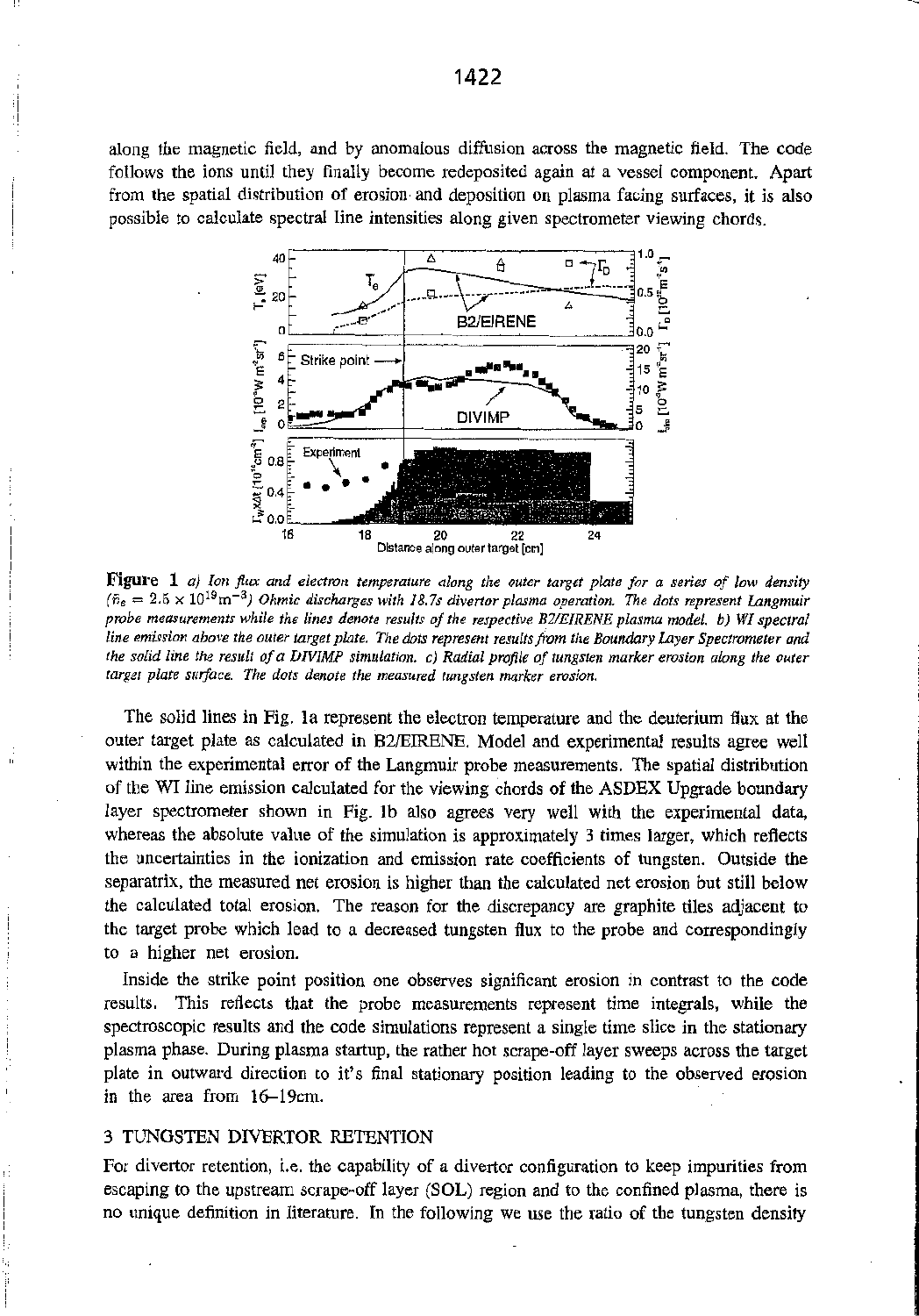in the midplane SOL to the tungsten density at the target plates to characterize the retention capability. We determine the retention directly from measurements in the edge plasma and at the target plates. The often used method of correlation analysis of target erosion flux and central tungsten concentration suffers from large uncertainties about the cross field transport in the confined plasma [1]. Unfortunately, it is not possible to determine the tungsten density in the edge region directly. Instead, the tungsten flux in the midplane SOL was measured by deposition probes exposed in the shadow ofthe ICRH antenna limiters. The tungsten deposition corresponds to the radial flux of tungsten into the shadowed region. Assuming <sup>a</sup> simple model of purely diffusive radial transport, it is possible to extrapolate the measured tungsten deposition flux from the shadowed region towards the SOL. The target flux was derived from the WI line emission as described in section 2.



Figure 2 Correlation of the tungsten flux at the midplane scrape-off layer derived from deposition measurements to the tungsten erosion flux measured spectroscopically at the outer target plate.

As shoWn in Fig. <sup>2</sup> the midplane tungsten flux turned out to be proportional to the target erosion flux independent of the discharge conditions with an approximate ratio of 1/30 between mid plane and divertor. This yields <sup>a</sup> first estimate of the divertor retention capability for tungsten For <sup>a</sup> more detailed analyis, the target and SOL tungsten density was determined by DIVIMP code simulations with the code results validated by the measured fluxes. From this analysis one obtains for the low density Ohmic discharges described above a divertor retention factor of  $\simeq 0.01$ . A fraction of 0.002 of the eroded tungsten atoms actually penetrates the confined plasma resulting in a core contamination of  $\lesssim 2 \times 10^{-5}$  in good agreement with the measured central W—concentration.

With the successful demonstration of DIVIMP as <sup>a</sup> tool for the interpretation of the tungsten experimental results, further studies will concentrate on the properties of tungsten in reactor relevant discharge scenarios.

### 4 TUNGSTEN REDEPOSITION

The long term migration of tungsten eroded at the divertor target plates was investigated by measuring the amount of deposited tungsten on <sup>a</sup> complete poloidal set of plasma facing surface components removed after the experimental campaign. The samples were analyzed by Particle Induced X~ray Emission (PIKE) using <sup>a</sup> 1.5MeV Proton beam and the amount of deposited tungsten was derived from the intensity of the tungsten  $L_f$  doublet line at 9.68/9.96 keV.